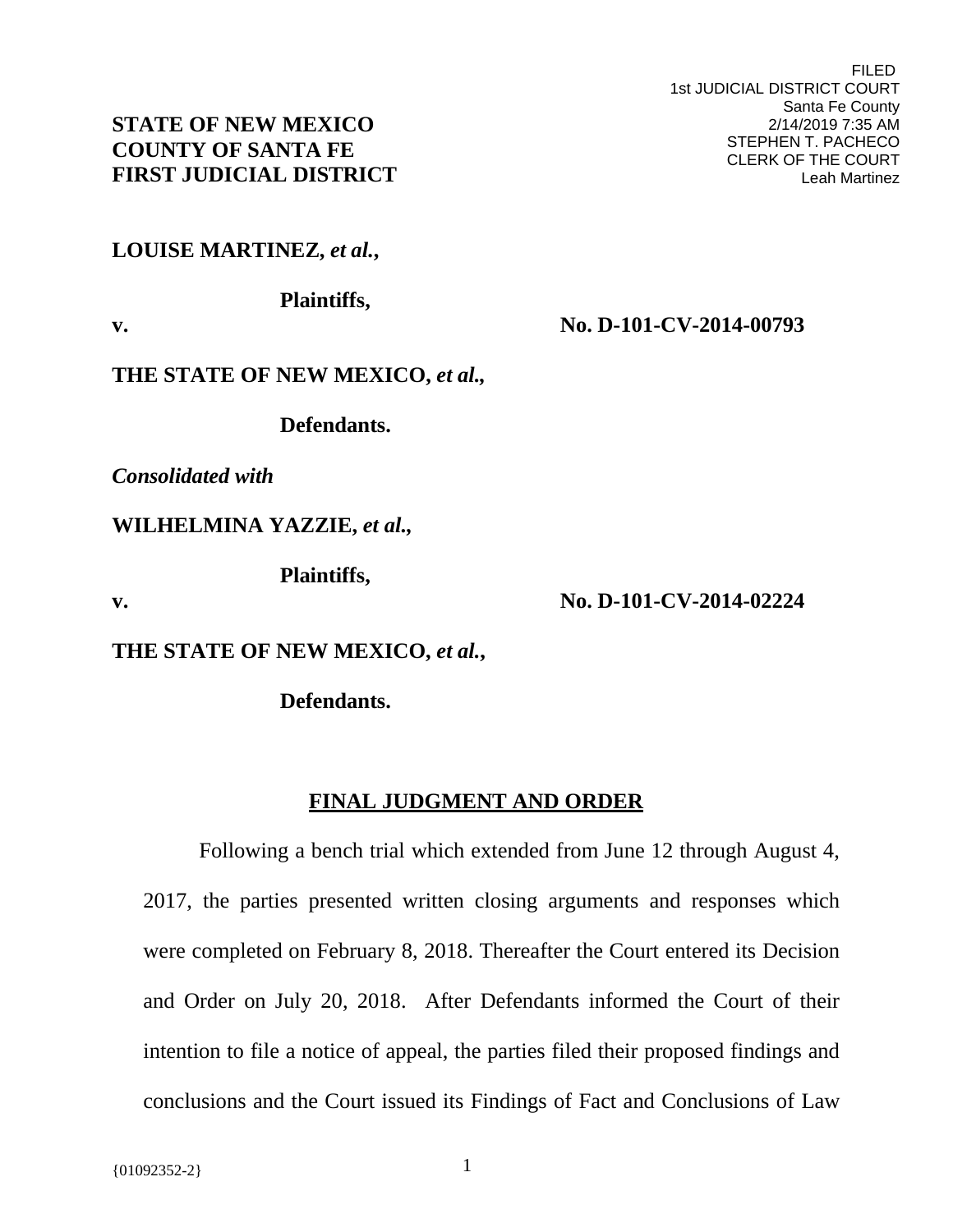on December 28, 2018. The decision and the findings of fact and conclusions of law are incorporated in and made a part of the judgment. *See Luna v. Cerrillos Coal R. Co.*, 1923-NMSC-073, ¶ 2, 29 N.M. 161, 218 P. 435, 436

It is therefore ORDERED, ADJUDGED AND DECREED that:

1. Final judgment in this case is entered in favor of the *Martinez* and *Yazzie* Plaintiffs and against the Defendants in accordance with the Court's July 20, 2018 Decision and Order and the Court's December 20, 2018 Findings of Fact and Conclusions of Law.

2. As set forth in the Decision and Order and Findings of Fact and Conclusions of Law, the Court declares as follows:

a. The Court declares that Defendants have violated the Education Clause, and the Due Process and Equal Protection Clauses of the New Mexico Constitution. 7/20/18 Decision and Order at 70. (FF&CL 3185)

b. Defendants have violated the rights of at-risk students by failing to provide them with a uniform statewide system of free public schools sufficient for their education. 7/20/18 Decision and Order at 70. (FF&CL 3186) For purposes of this case, at-risk students include children who come from economically disadvantaged homes, children who are English Language Learners, children who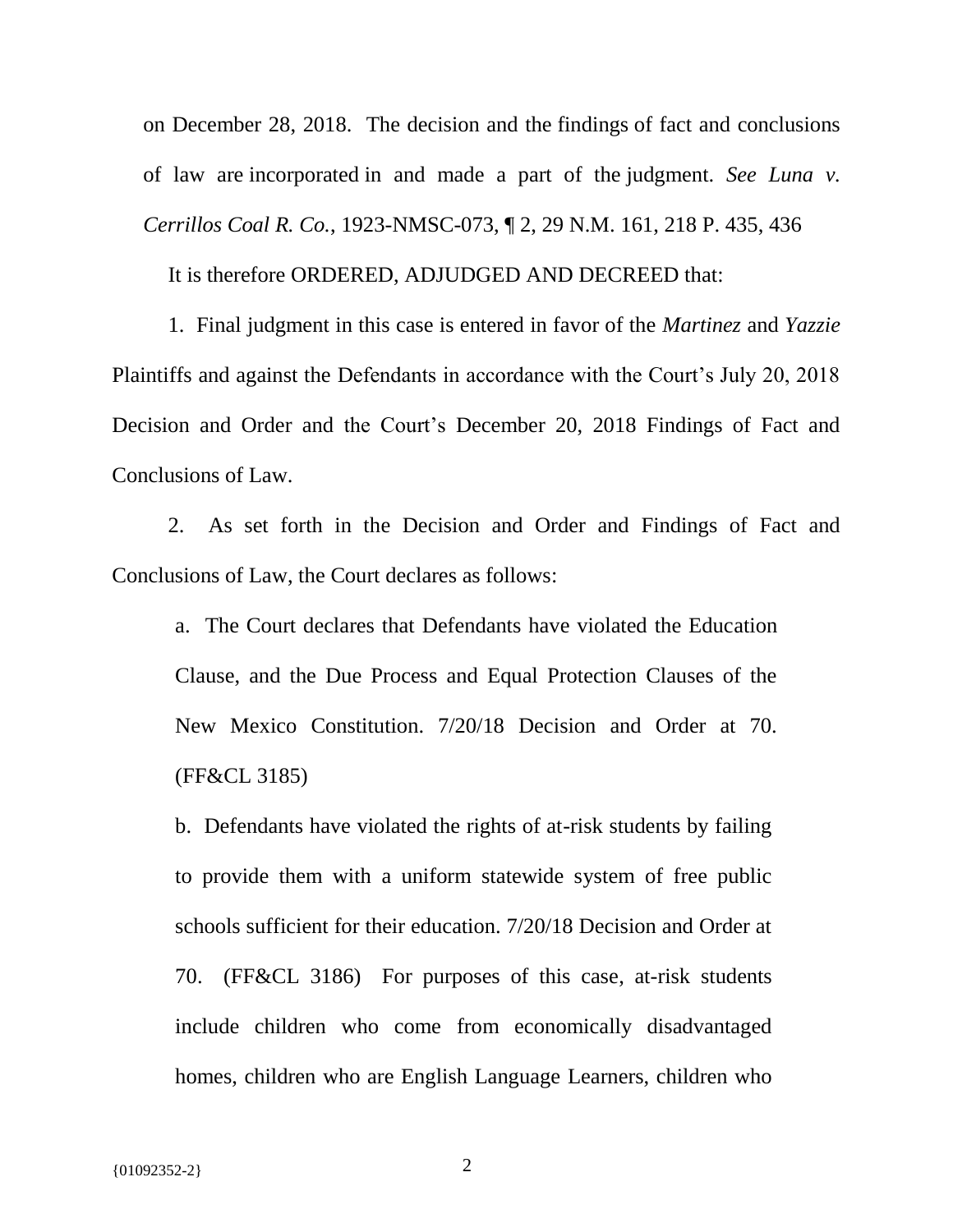are Native American, and children with a disability. (FF&CL 520) c. Defendants have failed to provide at-risk students with programs and services necessary to make them college or career ready. 7/20/18 Decision and Order at 70. (FF&CL 3187).

d. The funding provided has not been sufficient for all districts to provide the programs and services required by the Constitution. 7/20/18 Decision and Order at 70. (FF&CL 3188)

e. The Public Education Department has failed to meet its supervisory and audit functions to assure that the money that is provided has been spent so as to most efficiently achieve the needs of providing at-risk students with the programs and services needed for them to obtain an adequate education, including not having appropriately exercised its statutory authority to ensure that districts are properly prioritizing and funding programs and services for atrisk students through district allocation. 7/20/18 Decision and Order at 70-71. (FF&CL 3189)

3. As set forth in the Decision and Order and Findings of Fact and Conclusions of Law, Defendants are hereby enjoined as follows:

a. An injunction is hereby issued enjoining the Defendants to take immediate steps, by no later than April 15, 2019, to ensure that New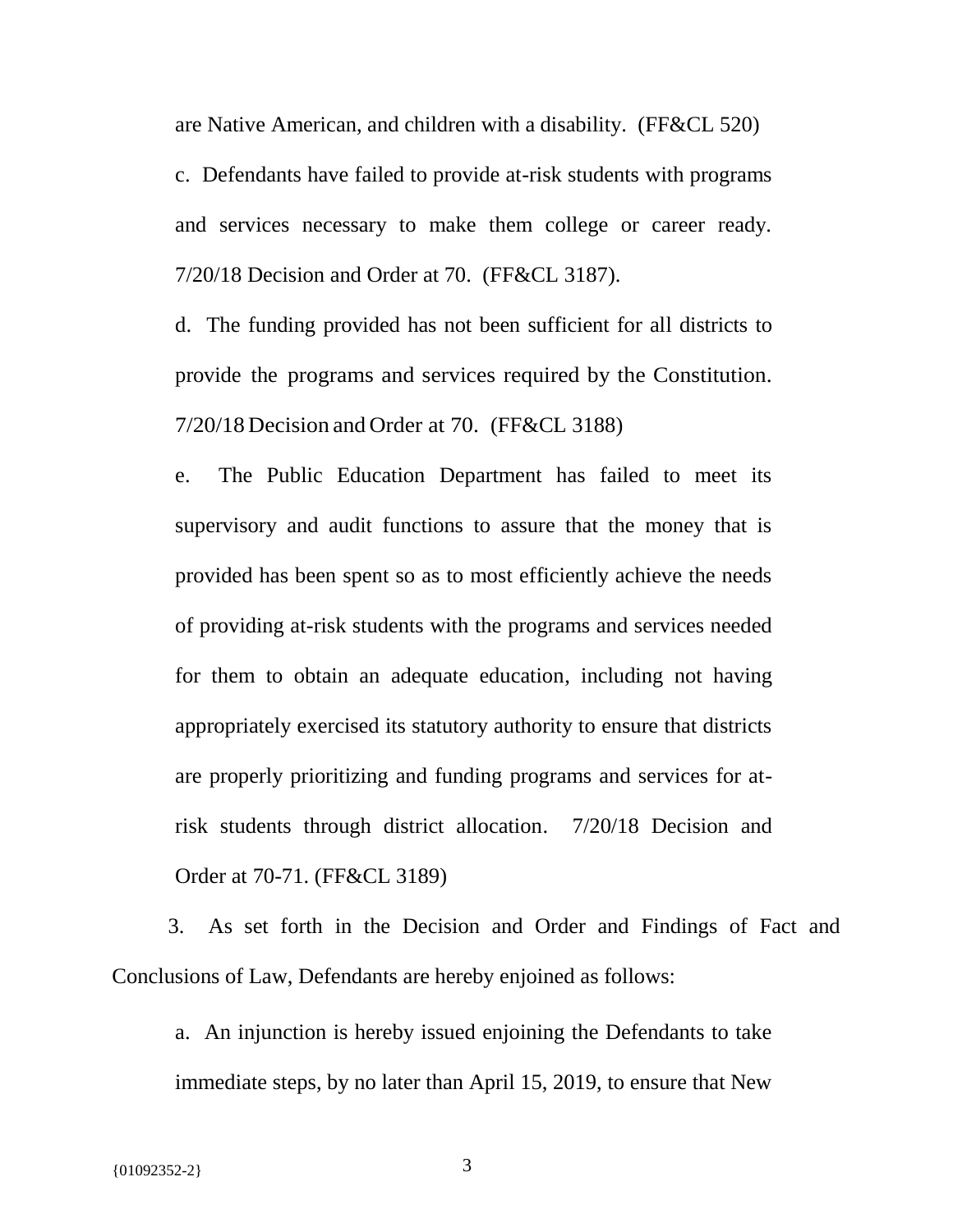Mexico schools have the resources necessary to give at-risk students the opportunity to obtain a uniform and sufficient education that prepares them for college and career. 7/20/18 Decision and Order at 74. (FF&CL 3206)

b. It is the State's duty to provide a constitutionally adequate system regardless of whether an injunction is entered.  $7/20/18$ Decision and Order at 74. (FF&CL 3207)

c. The school children who are now caught in an inadequate system and who will remain there if an injunction is not entered will be irreparably harmed if better programs are not instituted. 7/20/18 Decision and Order at 74. (FF&CL 3208)

d. The Defendants must comply with their duty to provide an adequate education and may not conserve financial resources at the expense of our constitutional resources. 7/20/18 Decision and Order at 74. (FF&CL 3209)

e. Reforms to the current system of financing public education and managing schools should address the shortcomings of the current system by ensuring, as a part of that process, that as soon as practicable every public school in New Mexico would have the resources, including instructional materials, properly trained staff,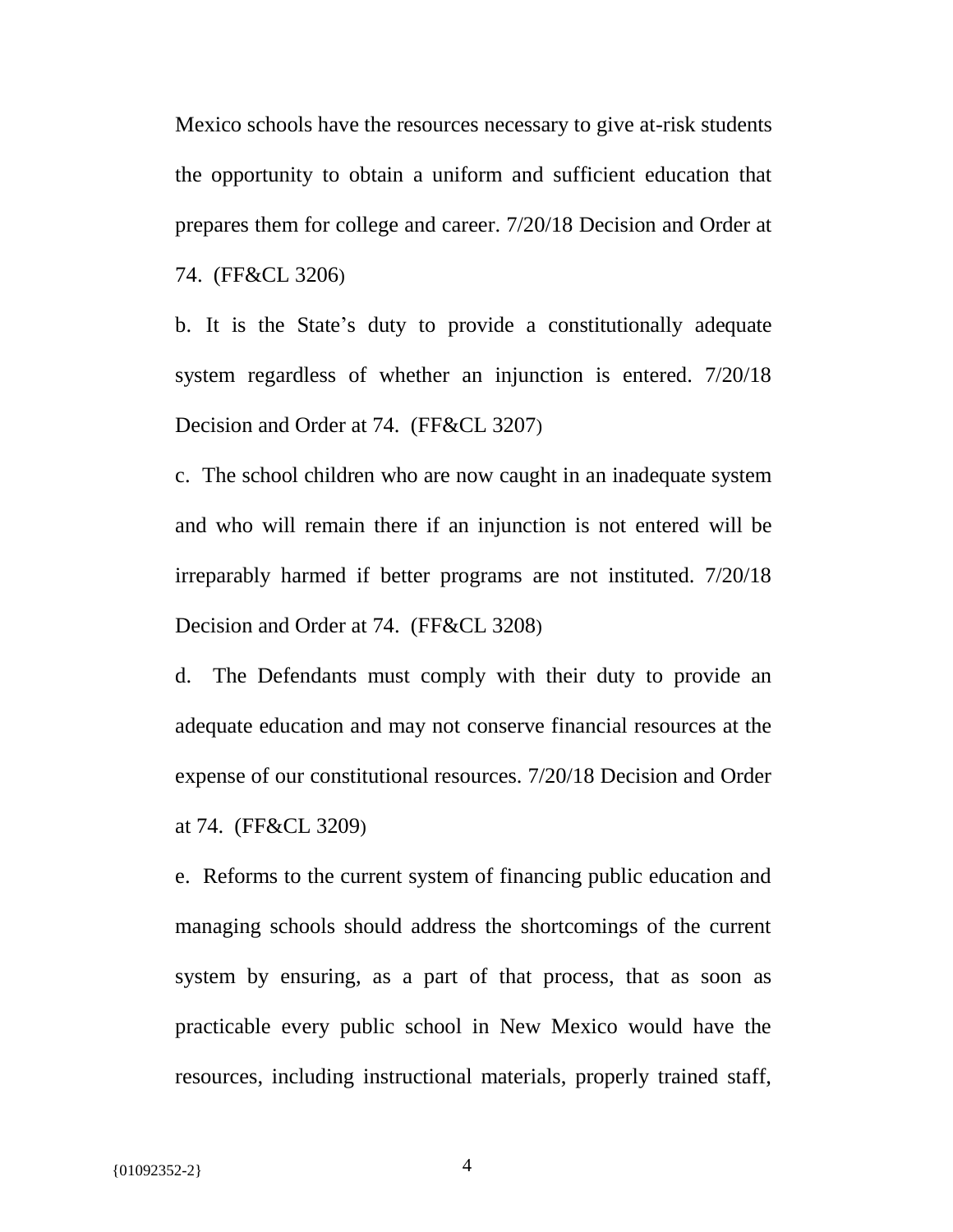and curricular offerings, necessary for providing the opportunity for a sufficient education for all at-risk students. 7/20/18 Decision and Order at 74-75. (FF&CL 3210)

f. The new scheme should include a system of accountability to measure whether the programs and services actually provide the opportunity for a sound basic education and to assure that the local districts are spending the funds provided in a way that efficiently and effectively meets the needs of at-risk students. 7/20/18 Decision and Order at 75. (FF&CL 3211)

4. Within 15 days of the entry of this Final Judgment and Order, the *Martinez* Plaintiffs and the *Yazzie* Plaintiffs shall separately file their bill of costs as provided in Rule 1-054(D), NMRA.

5. Within 15 days of the entry of this Final Judgment and Order, Plaintiffs may submit any motions for attorneys' fees as provided in Rule 1-054(E), NMRA, and must include within their request a justification based on statute, rule, or other comparable authority for an award of attorneys' fees in this type of case.

6. The Court retains jurisdiction over this matter to issue such orders and take such further actions as may be necessary to timely remedy the determinations set forth in the Decision and Order and Findings of Fact and Conclusions of Law issued by this Court and to effectuate all relief granted in this case. Because there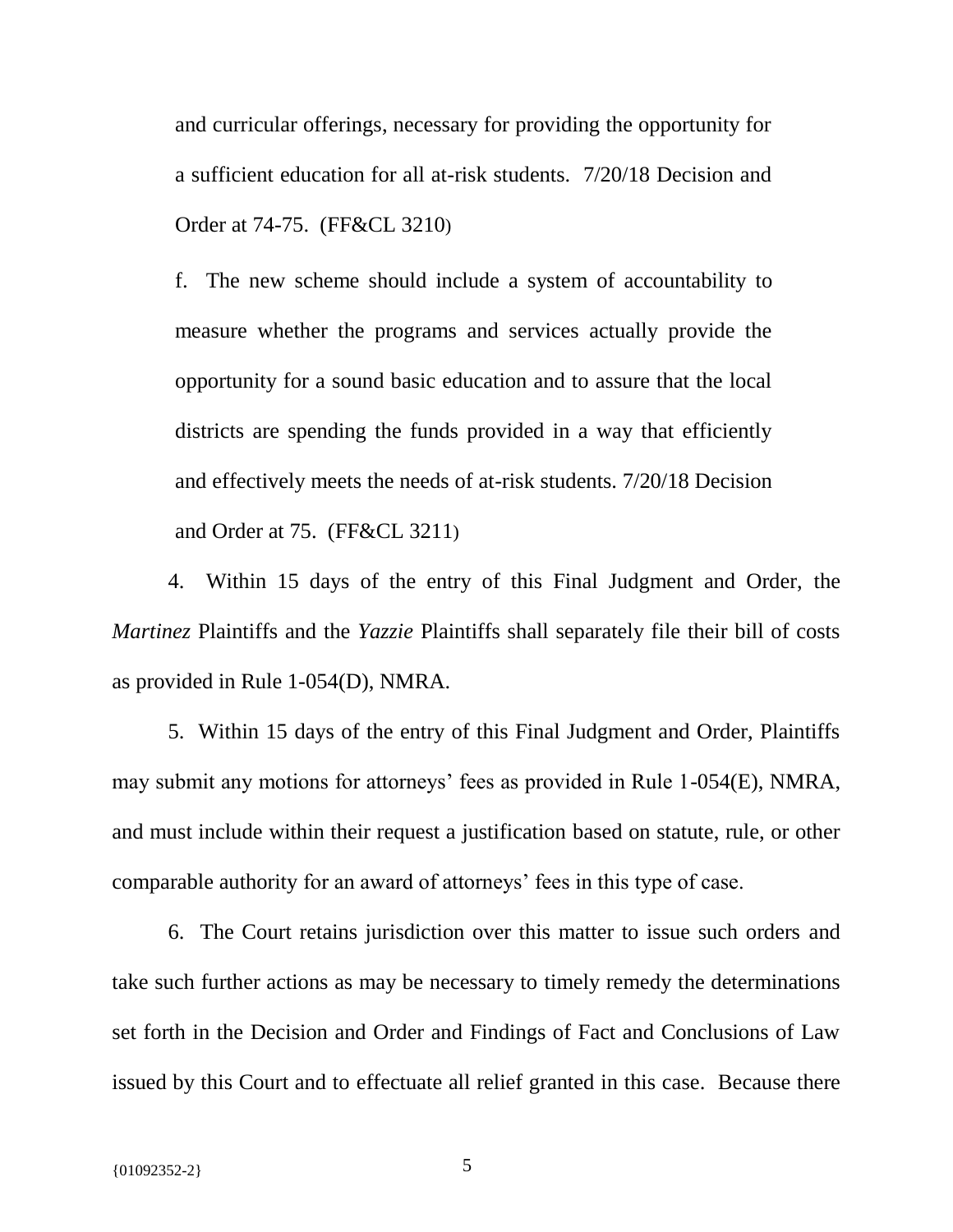is no just reason for delay as to the finality of this Court's rulings on the merits of this case, this Final Judgment and Order is a final order under Rule 1-054 and the time for appeal shall run from the date of the entry of this Order. In order to assure that any notice of appeal that is filed is timely, the notice should be filed within 30 days of the entry of this judgment; however, if a party needs more time to consider whether to appeal, a motion for extension of time for an additional 30 days will be considered expeditiously. Any party of objecting to such an extension will file its opposition thereto within three days of the service of the motion for extension.

7. Any discovery needed in aid of enforcing this judgment shall be conducted pursuant to the Rule of Civil Procedure, Rule 1-069(B). After April 15, 2019, any party may file with the Court a report about whether it believes Defendants are in compliance with this Court's Orders. Upon receipt of any such report, the Court will issue an order setting forth the process by which it will address any issues raised by such report.

IT IS SO ORDERED.

\_\_\_\_\_\_\_\_\_\_\_\_\_\_\_\_\_\_\_\_\_\_\_\_\_\_\_\_\_\_\_\_\_\_\_\_\_\_\_\_\_\_\_\_\_\_ Sarah M. Singleton, Judge Pro Tem Sitting by Designation

This Judgment was entered after review of Plaintiffs' proposed judgment and Defendants' objections thereto.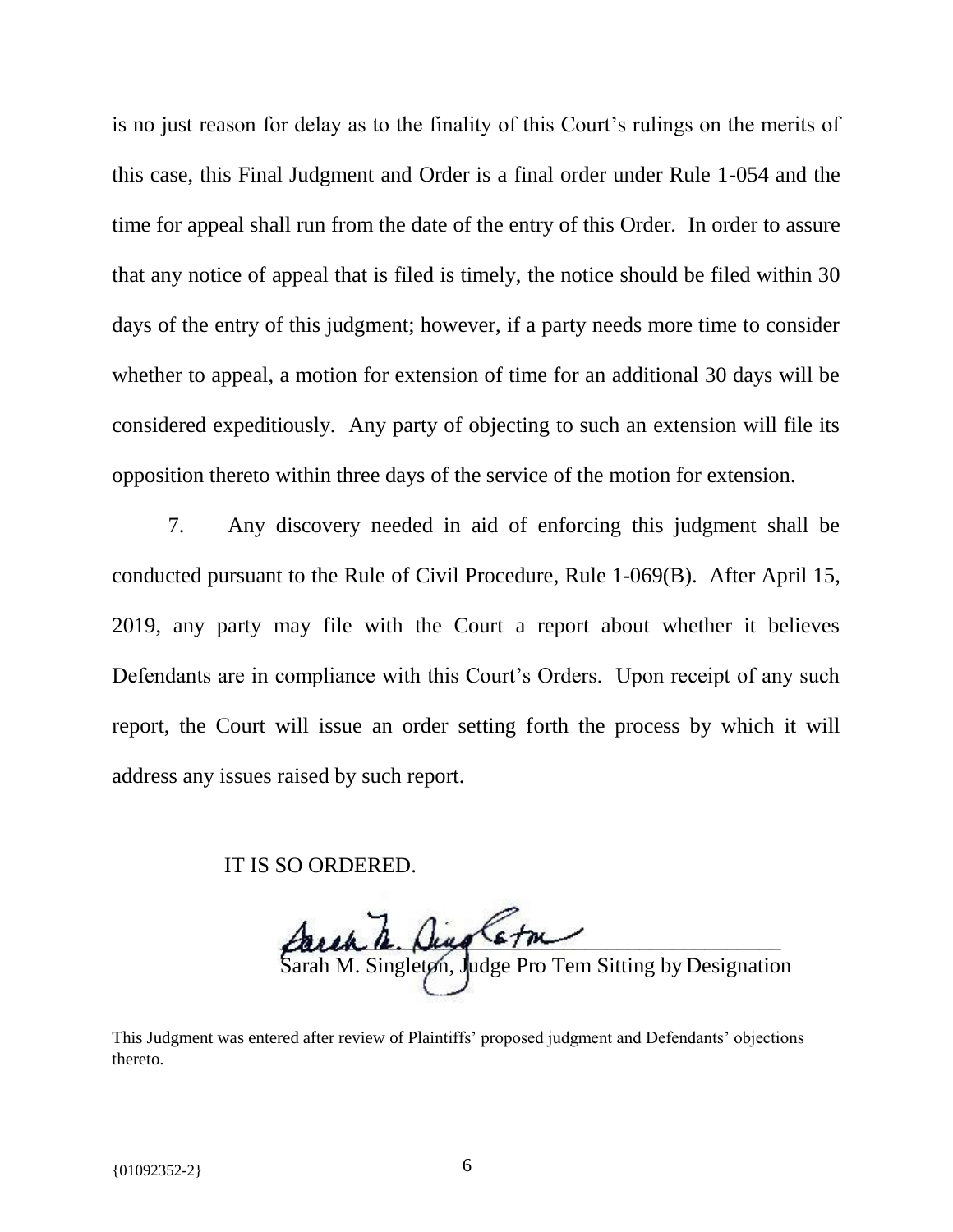Submitted,

NM CENTER ON LAW AND POVERTY By: /s/ Gail Evans Gail Evans, Preston Sanchez, Lauren Winkler, and Christopher Sanchez NM Center on Law and Poverty 924 Park Ave SW, Suite C Albuquerque, New Mexico 87102 Phone: (505) 255-2840 Fax: (505) 255-2778 Attorneys for *Yazzie* plaintiffs

DANIEL YOHALEM By: /s/ Daniel Yohalem Attorney at Law 1121 Paseo de Peralta Santa Fe, New Mexico 87501 Phone: (505) 983-9433 Fax: (505) 989-4844 Attorney for all *Yazzie* family plaintiffs

MEXICAN AMERICAN LEGAL DEFENSE AND EDUCATIONAL FUND, INC.

By: /s/ *Ernest Herrera* Ernest Herrera (NM State Bar No. 144619) Jack Salmon (NM State Bar No. 144619) Alejandra Avila 110 Broadway, Suite 300 San Antonio, Texas 78205 (210) 224-5476 (210) 224-5382 Fax Attorneys for *Martinez* plaintiffs

MUNGER, TOLLES & OLSON LLP By: */s/ E. Martin Estrada* \*E. Martin Estrada (CA State Bar No. 223802) \*Jessica R. Baril (CA State Bar No. 302135) 350 South Grand Ave.,  $50^{th}$  Floor Los Angeles, CA 90072-3426 (213) 683-9100